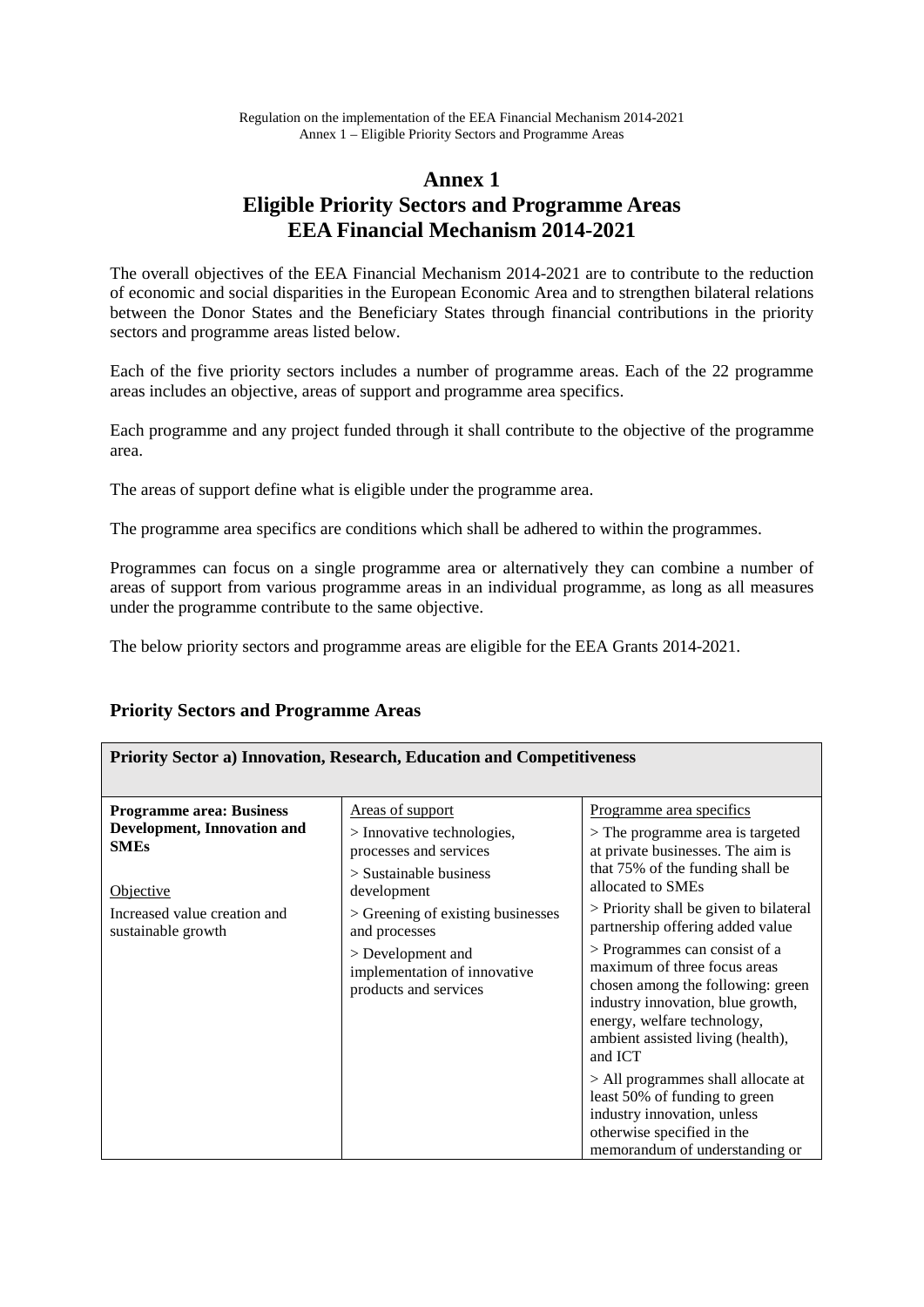|                                                                                                         |                                                                                                                                                                                                                                                                                                                                                                                                                                                | exceptionally in the programme's<br>concept note<br>> Programmes can be operated by<br>a relevant donor country entity in<br>close cooperation with a<br>beneficiary country entity or by a<br>qualified beneficiary country entity<br>together with a donor programme<br>partner                                                                            |
|---------------------------------------------------------------------------------------------------------|------------------------------------------------------------------------------------------------------------------------------------------------------------------------------------------------------------------------------------------------------------------------------------------------------------------------------------------------------------------------------------------------------------------------------------------------|--------------------------------------------------------------------------------------------------------------------------------------------------------------------------------------------------------------------------------------------------------------------------------------------------------------------------------------------------------------|
| Programme area: Research                                                                                | Areas of support                                                                                                                                                                                                                                                                                                                                                                                                                               | Programme area specifics                                                                                                                                                                                                                                                                                                                                     |
| Objective<br>Enhanced research-based<br>knowledge development                                           | > Research cooperation between<br>donor and beneficiary countries<br>$>$ Research within the priority<br>sectors and/or programme areas of<br>the EEA and Norway Grants or in<br>other agreed areas<br>> Application of research results<br>> Capacity building in research,<br>including supporting the careers of<br>female researchers and early stage<br>researchers<br>> Participation and cooperation of<br>beneficiary countries in the | > All research projects shall<br>include cooperation between donor<br>and beneficiary countries<br>> Priority shall be given to bilateral<br>partnerships offering added value<br>> Small and medium enterprises<br>(SMEs) shall be eligible<br>participants in all programmes<br>> Dissemination of research results<br>shall be included in all programmes |
|                                                                                                         | European Research Area (ERA)                                                                                                                                                                                                                                                                                                                                                                                                                   |                                                                                                                                                                                                                                                                                                                                                              |
| <b>Programme area: Education,</b><br><b>Scholarships, Apprenticeships</b><br>and Youth Entrepreneurship | Areas of support<br>> Institutional cooperation at all<br>levels of education between donor<br>and beneficiary countries                                                                                                                                                                                                                                                                                                                       | Programme area specifics<br>> All programmes shall address<br>gender disparities in education and<br>training                                                                                                                                                                                                                                                |
| Objective<br>Enhanced human capital and<br>knowledge base                                               | > Enhancing the quality and<br>relevance of education and training<br>in the beneficiary countries at all<br>levels of education<br>> Cooperation and partnerships<br>between education, research and                                                                                                                                                                                                                                          | > Priority shall be given to bilateral<br>partnerships offering added value<br>> All programmes shall address<br>inclusive education                                                                                                                                                                                                                         |
|                                                                                                         | the world of work<br>> Traineeships, apprenticeships and<br>work placements                                                                                                                                                                                                                                                                                                                                                                    |                                                                                                                                                                                                                                                                                                                                                              |
|                                                                                                         | $>$ Youth entrepreneurship<br>> Improving adult participation in<br>lifelong learning<br>> Professional development of<br>teachers<br>> Higher education student learning<br>mobility and staff mobility between                                                                                                                                                                                                                               |                                                                                                                                                                                                                                                                                                                                                              |
|                                                                                                         | donor and beneficiary countries                                                                                                                                                                                                                                                                                                                                                                                                                |                                                                                                                                                                                                                                                                                                                                                              |
| Programme area: Work-life<br><b>Balance</b>                                                             | Areas of support<br>> National strategies, systems and<br>policies<br>to<br>promote work-life                                                                                                                                                                                                                                                                                                                                                  | Programme area specifics<br>> A maximum level of funding<br>available for infrastructure (hard                                                                                                                                                                                                                                                               |
| Objective                                                                                               | balance and gender equality                                                                                                                                                                                                                                                                                                                                                                                                                    | measures) shall be identified in the<br>memorandum of understanding or                                                                                                                                                                                                                                                                                       |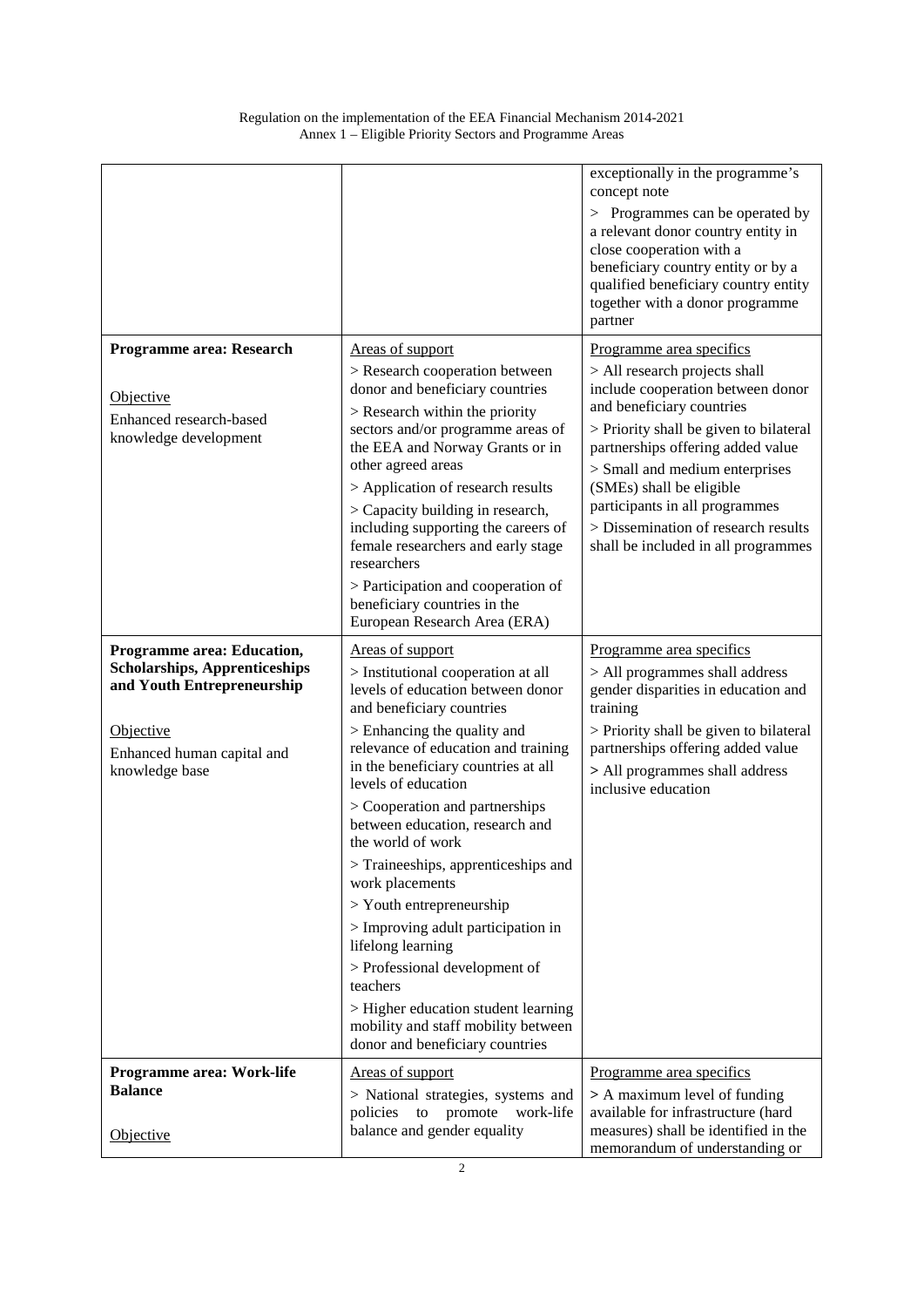| Work-life balance improved | $>$ Gender equality in the labour<br>market                                             | exceptionally in the programme's<br>concept note |
|----------------------------|-----------------------------------------------------------------------------------------|--------------------------------------------------|
|                            | $>$ Women's economic<br>empowerment                                                     |                                                  |
|                            | > Gender equality institutions and<br>organisations                                     |                                                  |
|                            | > Child-care policy, aiming at<br>affordable, good quality and<br>accessible child-care |                                                  |
|                            | > Policy/systems for family leave<br>entitlements                                       |                                                  |
|                            | $>$ Social dialogue                                                                     |                                                  |

| Regulation on the implementation of the EEA Financial Mechanism 2014-2021 |
|---------------------------------------------------------------------------|
| Annex 1 – Eligible Priority Sectors and Programme Areas                   |

| Priority Sector b) Social Inclusion, Youth Employment and Poverty Reduction                                                           |                                                                                                                                                                                                                                                                                                                                                                                                                                                                                                                                                                                                                                          |                                                                                                                                                                                                                                                                                                                                                                                                                                                                           |
|---------------------------------------------------------------------------------------------------------------------------------------|------------------------------------------------------------------------------------------------------------------------------------------------------------------------------------------------------------------------------------------------------------------------------------------------------------------------------------------------------------------------------------------------------------------------------------------------------------------------------------------------------------------------------------------------------------------------------------------------------------------------------------------|---------------------------------------------------------------------------------------------------------------------------------------------------------------------------------------------------------------------------------------------------------------------------------------------------------------------------------------------------------------------------------------------------------------------------------------------------------------------------|
| Programme area: European<br><b>Public Health Challenges</b><br>Objective<br>Improved prevention and reduced<br>inequalities in health | Areas of support<br>> Prevention of non-communicable<br>diseases<br>> Prevention and control of<br>communicable diseases in<br>accordance with the international<br>health regulations, including<br>Tuberculosis (TB) and HIV/AIDS<br>> Health systems development,<br>including information and<br>surveillance systems<br>> Universal access to health care<br>$>$ Reduction of social inequalities<br>in health and the burden of diseases<br>> Mental health, including mental<br>disorders associated with alcohol<br>and drug abuse<br>> Strengthening systems for<br>primary health care services<br>> Healthy and active ageing | Programme area specifics<br>> A maximum level of funding<br>available for infrastructure (hard<br>measures) shall be identified in the<br>memorandum of understanding or<br>exceptionally in the programme's<br>concept note<br>> At least 10% of the total<br>programme allocation shall address<br>child health<br>> At least 10% of the total<br>programme allocation shall address<br>improved access to health for<br>vulnerable groups/people and<br>deprived areas |
| Programme area: Roma<br><b>Inclusion and Empowerment</b><br>Objective<br>Enhanced inclusion and<br>empowerment of Roma                | Areas of support<br>> Implementation of European<br>national, regional and local<br>strategies relevant for Roma<br>inclusion, and investments for<br>systemic changes<br>> Integrated measures at local level<br>in the areas of education,<br>employment, health and housing<br>> Innovative approaches to<br>enhancing the inclusiveness of<br>public institutions and policies                                                                                                                                                                                                                                                       | Programme area specifics<br>> All programmes shall address the<br>three aspects of Roma<br>participation: empowerment of<br>Roma; rendering institutions and<br>policies more inclusive; and<br>targeting the majority, unless<br>otherwise specified in the<br>memorandum of understanding<br>> A maximum level of funding<br>available for infrastructure (hard<br>measures) shall be identified in the<br>memorandum of understanding or                               |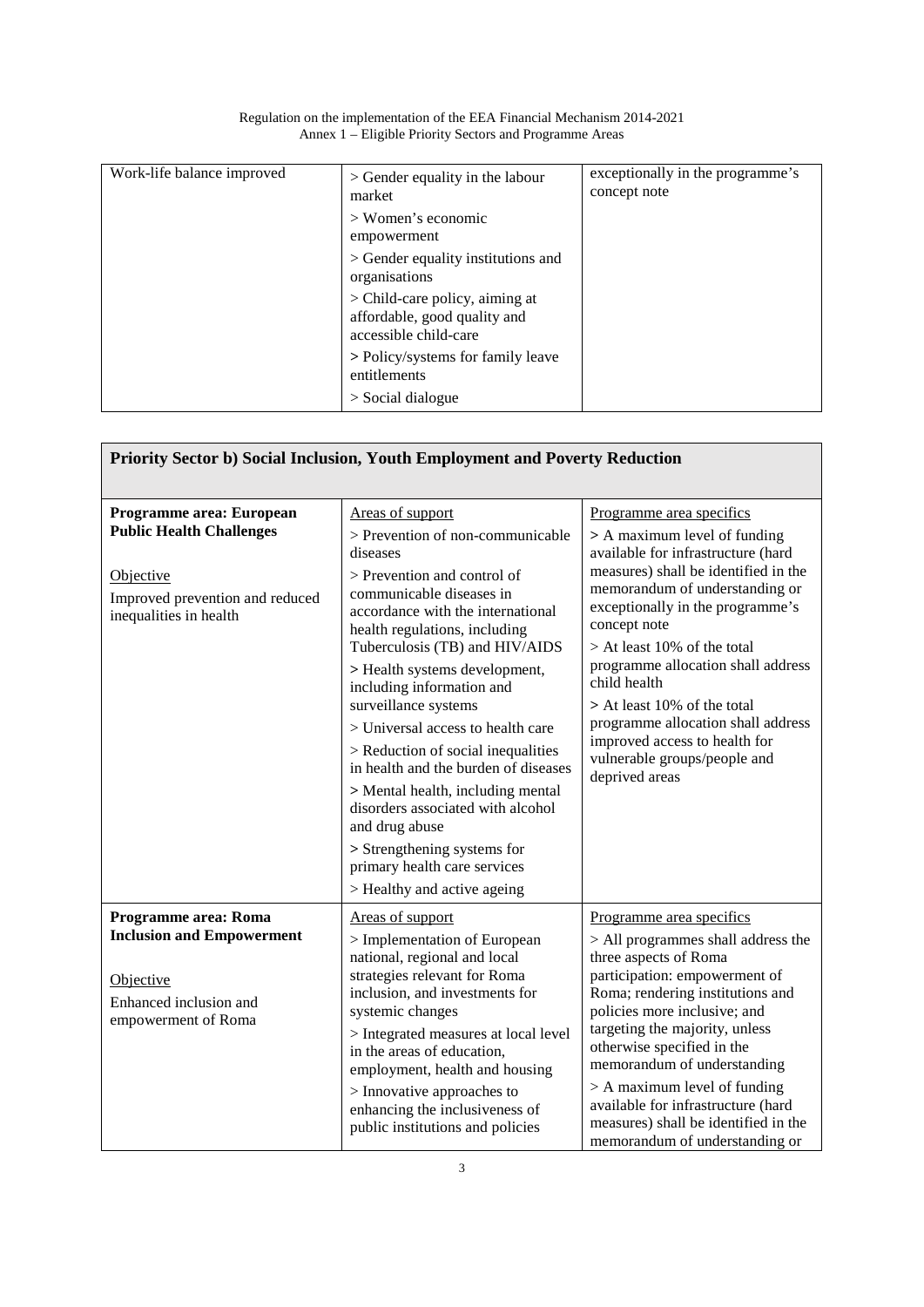|                                                                                                                                                                  | > Empowerment of Roma<br>> Combating all forms of<br>discrimination, including<br>stereotyping of Roma<br>> Systems for data collection and<br>analysis, monitoring and evaluation<br>> Collecting knowledge, and<br>synthesising expertise on different<br>Roma groups, languages, cultures,<br>histories and identities in Europe                                                                                                                                       | exceptionally in the programme's<br>concept note                                                                                                                                                                               |
|------------------------------------------------------------------------------------------------------------------------------------------------------------------|---------------------------------------------------------------------------------------------------------------------------------------------------------------------------------------------------------------------------------------------------------------------------------------------------------------------------------------------------------------------------------------------------------------------------------------------------------------------------|--------------------------------------------------------------------------------------------------------------------------------------------------------------------------------------------------------------------------------|
| Programme area: Children and<br><b>Youth at Risk</b><br>Objective<br>Promote the rights and well-being<br>of children and young people                           | Areas of support<br>> Child welfare and child<br>protection systems<br>> Child-friendly justice<br>> Protection of child victims of<br>trafficking, sexual abuse and<br>domestic violence<br>> Early childhood education and<br>care systems<br>> Prevention of early school-<br>leaving<br>> Empowerment of children and<br>young people, including<br>participation in decision-making<br>processes<br>> De-institutionalisation/<br>alternatives to institutional care | Programme area specifics<br>$> A$ maximum level of funding<br>available for infrastructure (hard<br>measures) shall be identified in the<br>memorandum of understanding or<br>exceptionally in the programme's<br>concept note |
| <b>Programme area: Youth</b><br><b>Participation in the Labour</b><br><b>Market</b><br>Objective<br>Increased number of young people<br>aged 15-30 in employment | Areas of support<br>> Vocational education and training<br>systems and work-based learning<br>$>$ Assisting the transition from<br>education and unemployment to the<br>world of work<br>> Reshaping labour market policy<br>and institutions to facilitate access<br>to employment and tackle social<br>exclusion<br>> Social protection mechanisms<br>providing adequate income support                                                                                 | Programme area specifics<br>$>$ The programme area is<br>particularly suitable for<br>partnerships with the Organisation<br>for Economic Cooperation and<br>Development (OECD)                                                 |
| Programme area: Local<br><b>Development and Poverty</b><br><b>Reduction</b><br>Objective<br>Strengthened social and economic<br>cohesion                         | Areas of support<br>> Social and economic<br>development in specific geographic<br>areas<br>> Anti-discriminatory activities<br>focusing on groups vulnerable to<br>social and economic exclusion<br>> Interventions to increase job<br>prospects<br>> Interventions to increase job                                                                                                                                                                                      |                                                                                                                                                                                                                                |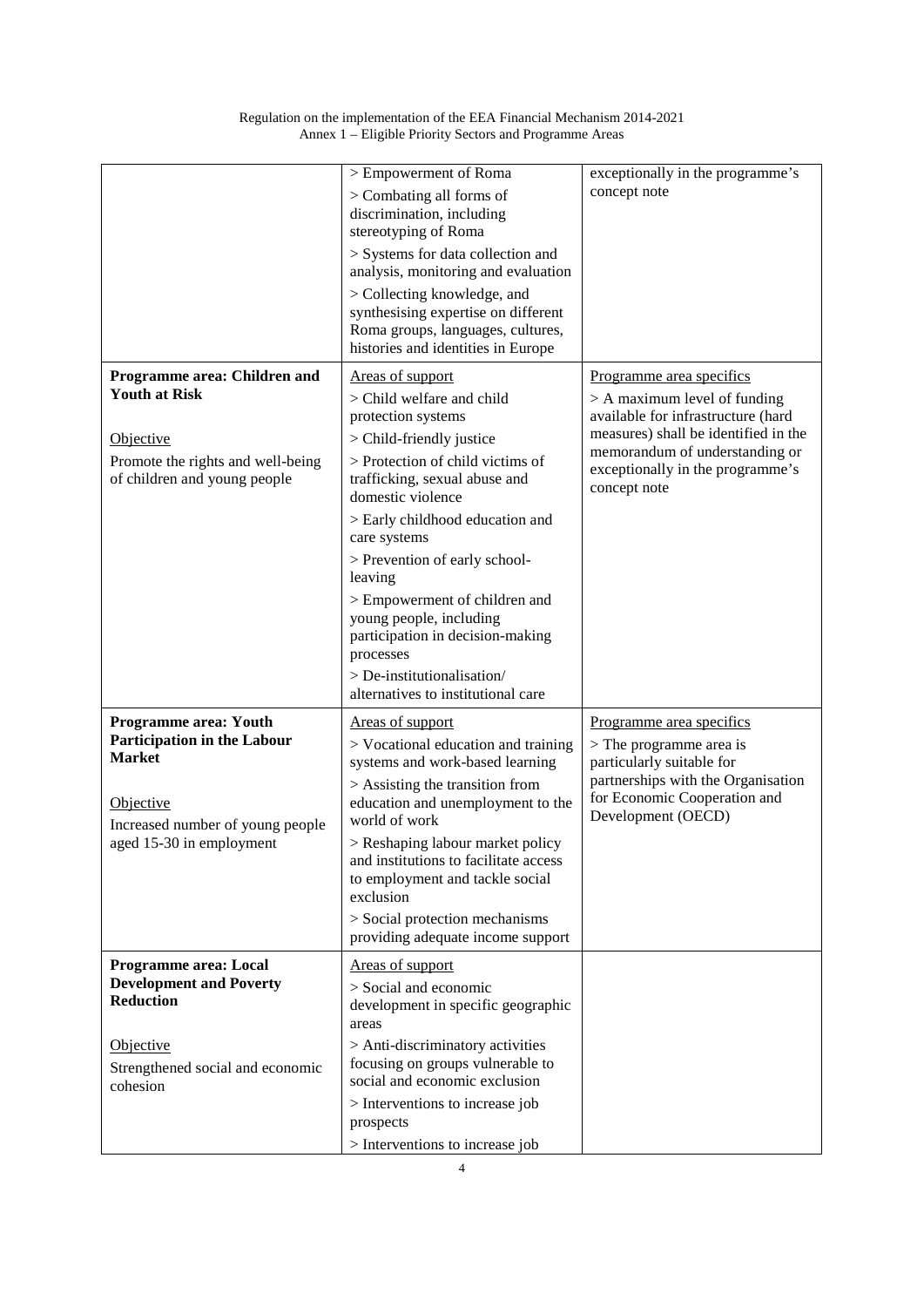| capacity, especially among the<br>most vulnerable           |  |
|-------------------------------------------------------------|--|
| > Quality of and access to<br>social/welfare services       |  |
| > Networking and policy<br>exchanges between municipalities |  |

| Priority Sector c) Environment, Energy, Climate Change and Low Carbon Economy                                                                                                  |                                                                                                                                                                                                                                                                                                                                          |                                                                                                                                                                                                                                                                                                                                                                                                             |
|--------------------------------------------------------------------------------------------------------------------------------------------------------------------------------|------------------------------------------------------------------------------------------------------------------------------------------------------------------------------------------------------------------------------------------------------------------------------------------------------------------------------------------|-------------------------------------------------------------------------------------------------------------------------------------------------------------------------------------------------------------------------------------------------------------------------------------------------------------------------------------------------------------------------------------------------------------|
| <b>Programme area: Environment</b>                                                                                                                                             | Areas of support                                                                                                                                                                                                                                                                                                                         | Programme area specifics                                                                                                                                                                                                                                                                                                                                                                                    |
| and Ecosystems<br>Objective<br>Improved environmental status in<br>ecosystems and reduced adverse<br>effects of pollution and other<br>human activities                        | > Environmental strategies,<br>management plans, action plans<br>and/or protection plans<br>> Environmental monitoring and<br>modelling<br>$>$ Systems for the sharing and the<br>dissemination of environmental<br>information<br>> Management and control of<br>hazardous substances<br>> Compliance with environmental<br>legislation | $>$ The programmes shall contain<br>small grant scheme(s) targeting,<br>among others, civil society<br>including non-governmental<br>organisations (NGOs)<br>> Priority shall be given to bilateral<br>partnerships offering added value                                                                                                                                                                    |
| Programme area: Renewable<br><b>Energy, Energy Efficiency,</b><br><b>Energy Security</b><br>Objective<br>Less carbon intensive energy and<br>increased security of supply      | Areas of support<br>> Energy efficiency in production,<br>distribution and/or end use<br>> Renewable energy production<br>and/or distribution<br>> Recovery of energy from waste<br>or hazardous waste<br>$>$ Energy security<br>> Renewable energy policies in all<br>relevant sectors<br>$>$ Energy markets                            | Programme area specifics<br>$>$ Programmes targeting<br>greenhouse gas reductions and/or<br>avoidance through energy<br>efficiency measures shall deliver<br>considerable reductions at a<br>reasonable cost; a maximum of 150<br>EUR grant per tonne $CO2$<br>equivalent per year<br>reduced/avoided should be aimed<br>for<br>> Priority shall be given to bilateral<br>partnerships offering added value |
| <b>Programme area: Climate</b><br><b>Change Mitigation and</b><br><b>Adaptation</b><br>Objective<br>Climate change mitigated and<br>vulnerability to climate change<br>reduced | Areas of support<br>> Strategies, action plans and/or<br>contingency plans<br>> Reduction of greenhouse gas<br>emissions<br>> Climate change adaptation<br>measures<br>> Climate change-related extreme<br>weather preparedness and risk<br>management<br>> Carbon capture and storage                                                   |                                                                                                                                                                                                                                                                                                                                                                                                             |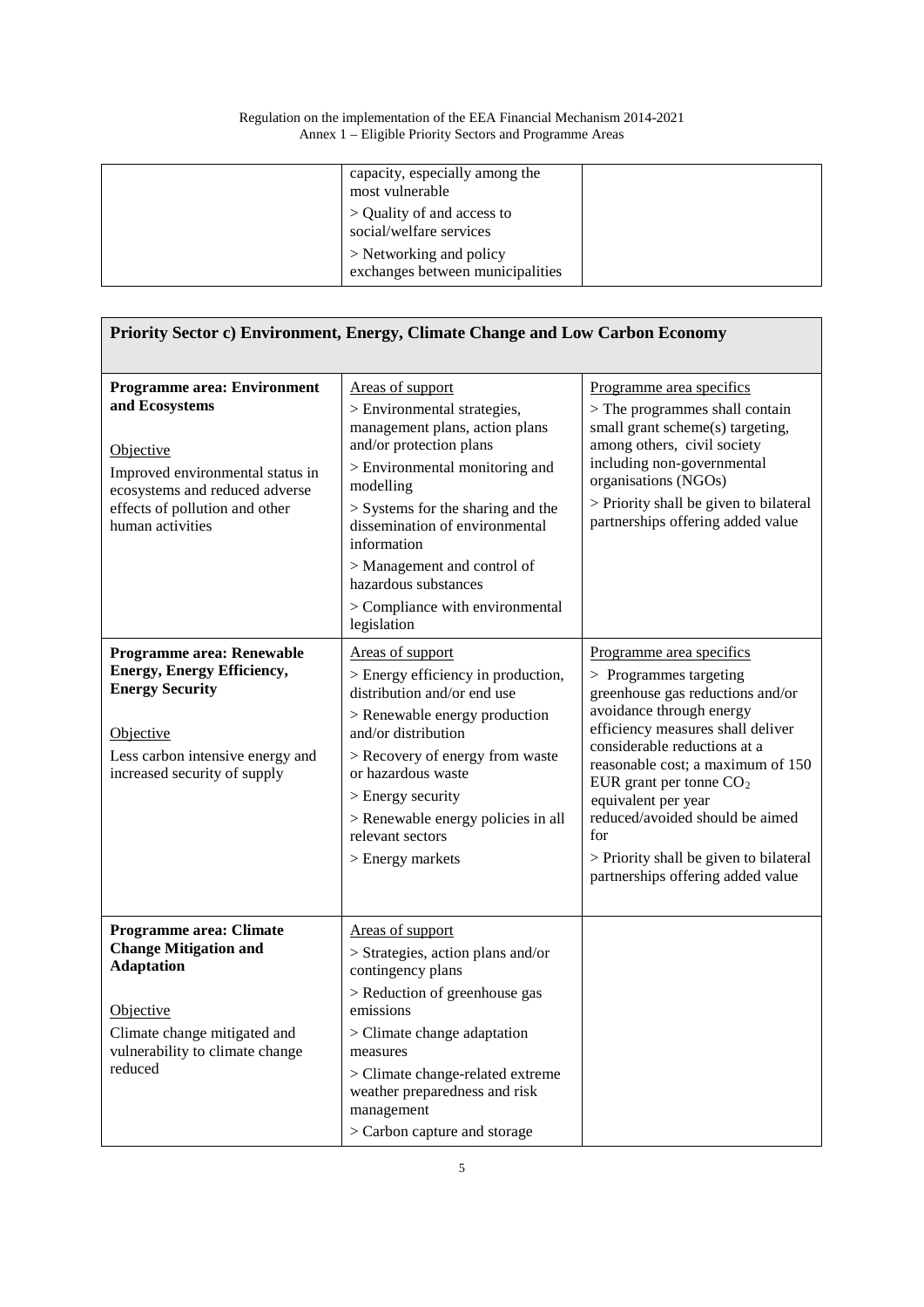ľ

| Priority Sector: d) Culture, Civil Society, Good Governance, and Fundamental Rights and<br><b>Freedoms</b>                                                                                                                                                                            |                                                                                                                                                                                                                                                                                                                                                                                                                                                                                                                                                                                                                      |                                                                                                                                                                                                                                                                                                                                                                                                                                                                                                                                                                                                                                                                                                                                       |
|---------------------------------------------------------------------------------------------------------------------------------------------------------------------------------------------------------------------------------------------------------------------------------------|----------------------------------------------------------------------------------------------------------------------------------------------------------------------------------------------------------------------------------------------------------------------------------------------------------------------------------------------------------------------------------------------------------------------------------------------------------------------------------------------------------------------------------------------------------------------------------------------------------------------|---------------------------------------------------------------------------------------------------------------------------------------------------------------------------------------------------------------------------------------------------------------------------------------------------------------------------------------------------------------------------------------------------------------------------------------------------------------------------------------------------------------------------------------------------------------------------------------------------------------------------------------------------------------------------------------------------------------------------------------|
|                                                                                                                                                                                                                                                                                       |                                                                                                                                                                                                                                                                                                                                                                                                                                                                                                                                                                                                                      |                                                                                                                                                                                                                                                                                                                                                                                                                                                                                                                                                                                                                                                                                                                                       |
| Programme area: Cultural<br><b>Entrepreneurship, Cultural</b><br><b>Heritage and Cultural</b><br>Cooperation<br><b>Objective</b><br>Social and economic development<br>strengthened through cultural<br>cooperation, cultural<br>entrepreneurship and cultural<br>heritage management | Areas of support<br>> Cultural heritage management,<br>preservation and conservation<br>related to national, regional and<br>local development<br>> Documentation and accessibility<br>of culture and cultural heritage<br>> Capacity development of cultural<br>players<br>$>$ Cultural entrepreneurship<br>> Cultural, creative and artistic<br>activities contributing to<br>sustainable development and social<br>cohesion<br>> Audience development, including<br>people in the diversity of culture,<br>outreach and educational activities<br>> Networking and international<br>cultural cooperation/exchange | Programme area specifics<br>> Cultural heritage management<br>and conservation shall take account<br>of impact on regional and local<br>development<br>> All programmes shall include<br>cultural cooperation between donor<br>and beneficiary countries<br>$> A$ maximum level of funding<br>available for infrastructure (hard<br>measures) shall be identified in the<br>memorandum of understanding or<br>exceptionally in the programme's<br>concept note                                                                                                                                                                                                                                                                        |
| <b>Programme area: Civil Society</b><br>Objective<br>Civil society and active citizenship<br>strengthened and vulnerable groups<br>empowered                                                                                                                                          | Areas of support<br>> Democracy, active citizenship,<br>good governance and transparency<br>> Human rights and equal<br>treatment through combating any<br>discrimination on the grounds of<br>racial or ethnic origin, religion or<br>belief, gender, disability, age,<br>sexual orientation or gender<br>identity<br>> Social justice and inclusion of<br>vulnerable groups<br>> Gender equality and gender-<br>based violence<br>> Environment and climate change                                                                                                                                                 | Programme area specifics<br>$>$ At least a third of the re-granting<br>amount shall be allocated to<br>democracy and human rights<br>relevant projects<br>> All programmes shall include<br>youth inclusion<br>> Protection of the environment<br>and climate change shall only be<br>supported as part of measures to<br>promote civic participation,<br>advocacy and active citizenship<br>> Provision of welfare and basic<br>services shall only be supported as<br>part of wider actions addressing<br>awareness-raising, advocacy,<br>empowerment and reform<br>initiatives<br>$>$ At least 15% of the re-granting<br>amount shall contribute to capacity<br>development and sustainability of<br>civil society, including non- |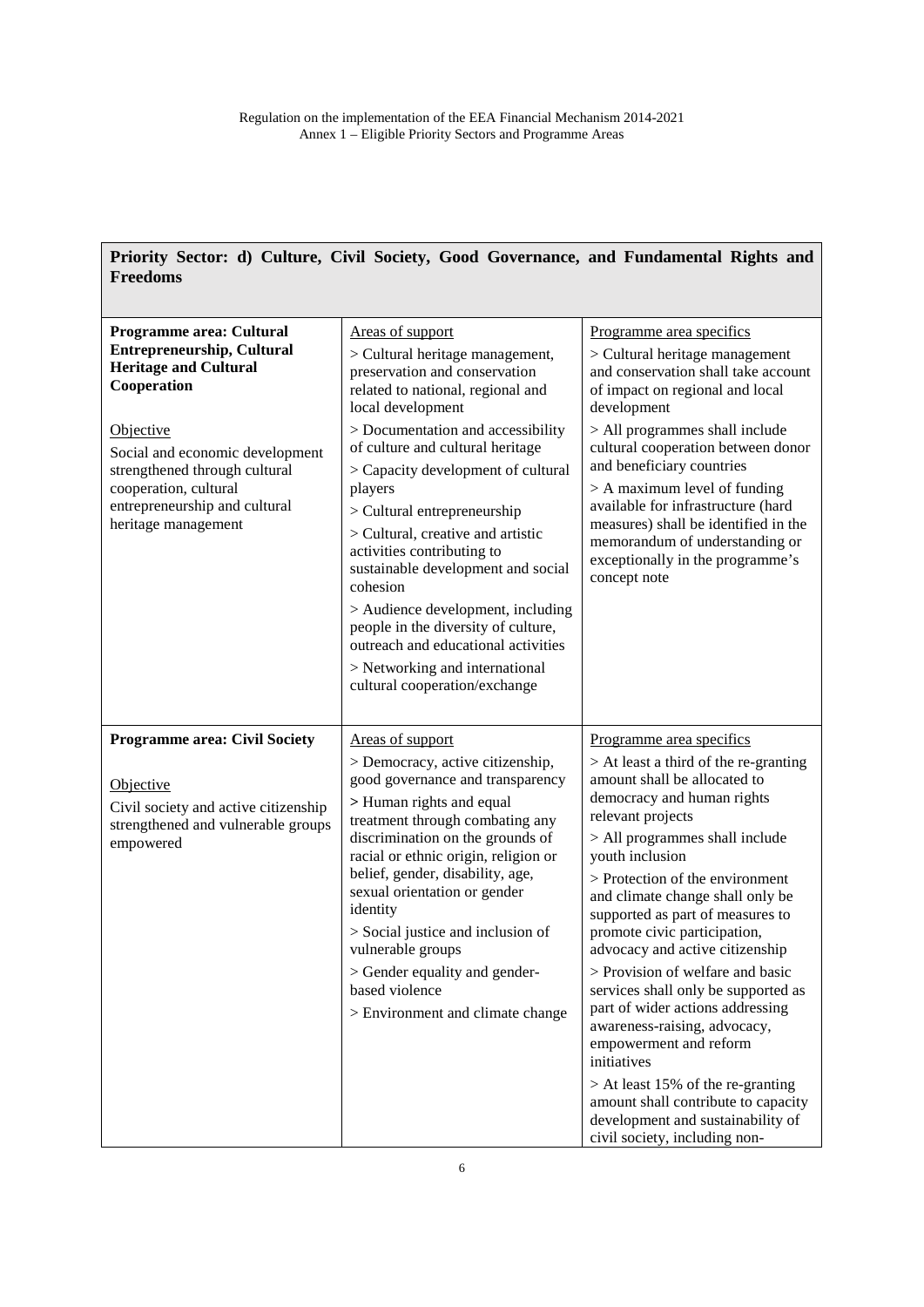|                                                                                                                                                                              |                                                                                                                                                                                                                                                                                                                                                                                                                            | governmental organisations<br>(NGOs)                                                                                                                                                                                                                                                                                                                                                      |
|------------------------------------------------------------------------------------------------------------------------------------------------------------------------------|----------------------------------------------------------------------------------------------------------------------------------------------------------------------------------------------------------------------------------------------------------------------------------------------------------------------------------------------------------------------------------------------------------------------------|-------------------------------------------------------------------------------------------------------------------------------------------------------------------------------------------------------------------------------------------------------------------------------------------------------------------------------------------------------------------------------------------|
| Programme area: Good<br>Governance, Accountable<br><b>Institutions, Transparency</b><br>Objective<br>Integrity and accountability of<br>public administration improved       | Areas of support<br>$>$ Institutional capacity-building<br>>Public administration reform<br>> Delivery, accessibility and<br>quality of public services<br>> Accountable, inclusive and<br>transparent government<br>$>$ Economic and financial<br>governance<br>> Cooperation between government<br>and civil society                                                                                                     | Programme area specifics<br>$>$ The programme area is<br>mandatory in each beneficiary<br>country. It shall be implemented<br>either as an individual programme<br>or within other programmes<br>$>$ The programme area is<br>particularly suitable for cooperation<br>with international organisations<br>such as the Organisation for<br>Economic Cooperation and<br>Development (OECD) |
| Programme area: Human Rights<br>- National Implementation<br>Objective<br>Human rights situation improved<br>and discrimination and extremism<br>combatted at national level | Areas of support<br>> Implementation of the European<br>Convention on Human Rights and<br>the Charter of Fundamental Rights<br>of the European Union<br>> Developing and empowering<br>ombudsperson institutions, national<br>human rights platforms and<br>equality bodies<br>> Peaceful conflict resolution and<br>reconciliation<br>> Combating all forms of<br>discrimination, including hate<br>crime and hate speech | Programme area specifics<br>> Priority shall be given to<br>empowering minorities and<br>vulnerable groups to uphold their<br>rights<br>> Priority shall be given to<br>initiatives targeting young people                                                                                                                                                                                |

| <b>Priority Sector e) Justice and Home Affairs</b>                                                                                                                                                  |                                                                                                                                                                                      |                                                                                                                                       |
|-----------------------------------------------------------------------------------------------------------------------------------------------------------------------------------------------------|--------------------------------------------------------------------------------------------------------------------------------------------------------------------------------------|---------------------------------------------------------------------------------------------------------------------------------------|
| <b>Programme area: Asylum and</b><br><b>Migration</b><br><b>Objective</b><br>Functioning national asylum and<br>migration management systems<br>ensured and the right to seek<br>asylum safeguarded | <u>Areas of support</u><br>> National systems for asylum and<br>migration management, including<br>voluntary return<br>> Services to help asylum seekers<br>to exercise basic rights | <u>Programme</u> area specifics<br>$>$ Priority shall be given to the<br>needs of unaccompanied minors<br>and other vulnerable groups |
| <b>Programme area: Correctional</b><br><b>Services and Pre-trial Detention</b>                                                                                                                      | Areas of support<br>> Correctional service systems and<br>mechanisms                                                                                                                 | Programme area specifics<br>> Improvement of material<br>conditions in prison shall only be                                           |
| Objective                                                                                                                                                                                           | $>$ Support to prisoners, including                                                                                                                                                  | supported alongside rehabilitation                                                                                                    |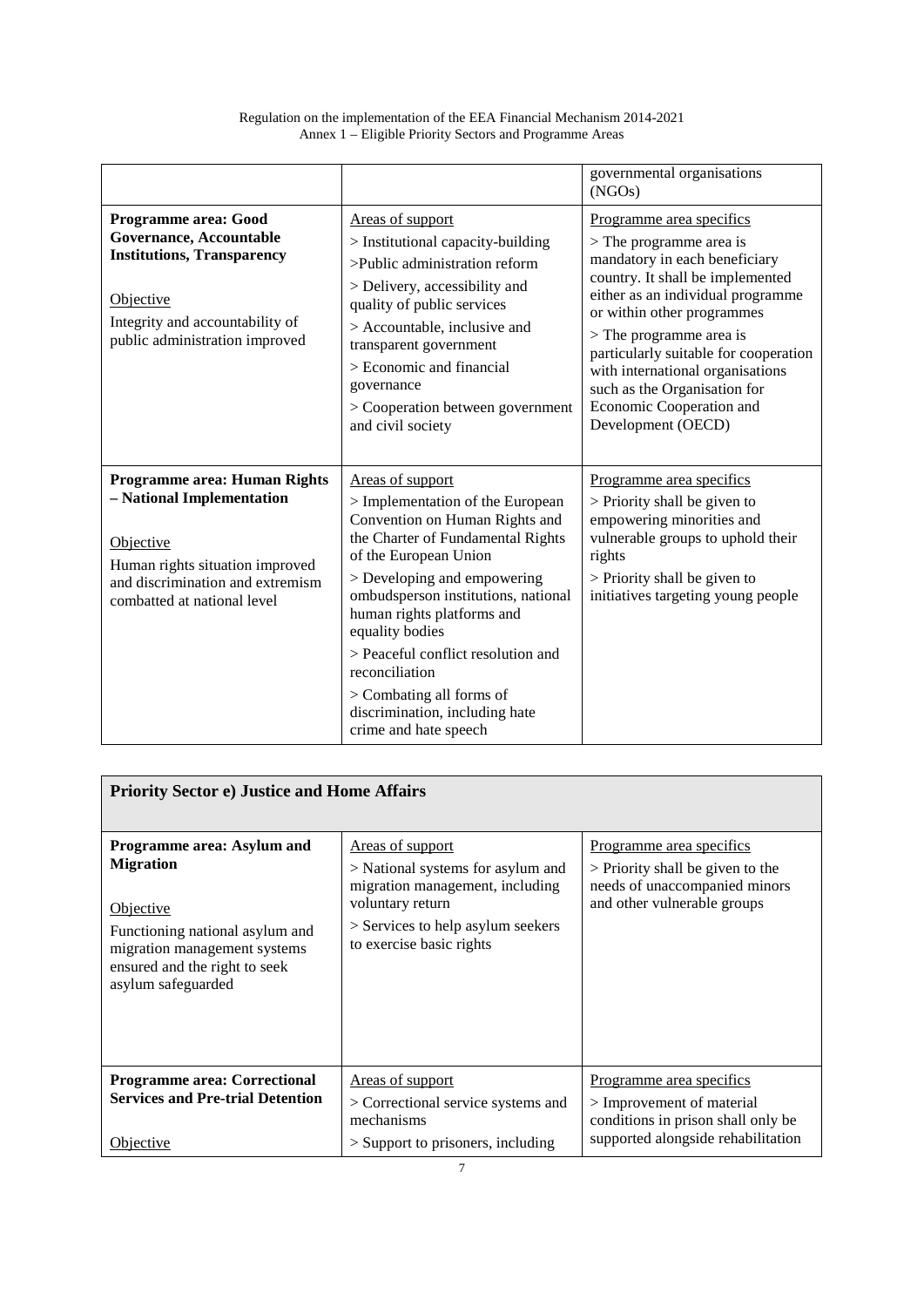| Regulation on the implementation of the EEA Financial Mechanism 2014-2021 |  |
|---------------------------------------------------------------------------|--|
| Annex 1 – Eligible Priority Sectors and Programme Areas                   |  |

| Improved correctional system                                   | their rehabilitation and preparation                                                | and reintegration measures                                                 |
|----------------------------------------------------------------|-------------------------------------------------------------------------------------|----------------------------------------------------------------------------|
|                                                                | for release                                                                         | $>$ A maximum level of funding                                             |
|                                                                | > Measures stimulating the<br>beneficiary countries to meet                         | available for infrastructure (hard<br>measures) shall be identified in the |
|                                                                | international standards on                                                          | memorandum of understanding or                                             |
|                                                                | correctional services and detention,                                                | exceptionally in the programme's                                           |
|                                                                | including the Council of Europe's                                                   | concept note                                                               |
|                                                                | European Prison Rules,<br>recommendations of the Committee                          | > Priority shall be given to                                               |
|                                                                | for the Prevention of Torture (CPT)                                                 | juveniles in prison                                                        |
|                                                                | and case law of the European Court                                                  |                                                                            |
|                                                                | of Human Rights                                                                     |                                                                            |
|                                                                | > Alternative sanctions to alleviate<br>overcrowded prisons                         |                                                                            |
|                                                                | > Education and training for prison<br>and probation staff                          |                                                                            |
|                                                                | > Support to vulnerable groups (in<br>pre-trial detention, prison and<br>probation) |                                                                            |
|                                                                | $>$ Strengthening the                                                               |                                                                            |
|                                                                | implementation of agreements on                                                     |                                                                            |
|                                                                | the transfer of sentenced persons<br>and EU framework decisions                     |                                                                            |
|                                                                | > Justice chain cooperation and                                                     |                                                                            |
|                                                                | networking between justice                                                          |                                                                            |
|                                                                | institutions (courts, prosecution                                                   |                                                                            |
|                                                                |                                                                                     |                                                                            |
|                                                                | services, police and correctional                                                   |                                                                            |
|                                                                | services)                                                                           |                                                                            |
| Programme area: International<br><b>Police Cooperation and</b> | Areas of support                                                                    | Programme area specifics                                                   |
| <b>Combating Crime</b>                                         | > Cooperation between national<br>and international law enforcement                 | $> A$ maximum level of funding<br>available for infrastructure (hard       |
|                                                                | authorities, such as Europol,                                                       | measures) shall be identified in the                                       |
| Objective                                                      | Interpol, and Frontex                                                               | memorandum of understanding or                                             |
| Improved crime prevention and                                  | > Efficiency of cooperation                                                         | exceptionally in the programme's<br>concept note                           |
| investigation                                                  | between law enforcement<br>authorities in fighting organised                        |                                                                            |
|                                                                | crime                                                                               |                                                                            |
|                                                                | > Cooperation between authorities,                                                  |                                                                            |
|                                                                | including national law enforcement<br>authorities, and relevant                     |                                                                            |
|                                                                | stakeholders, such as non-                                                          |                                                                            |
|                                                                | governmental organisations                                                          |                                                                            |
|                                                                | (NGOs) and the general public,                                                      |                                                                            |
|                                                                | especially vulnerable groups                                                        |                                                                            |
|                                                                | $>$ The justice chain – cooperation<br>and networking between justice               |                                                                            |
|                                                                | institutions, including courts,                                                     |                                                                            |
|                                                                | prosecution services, police, and<br>correctional services                          |                                                                            |
|                                                                | > Combating transnational crime,                                                    |                                                                            |
|                                                                |                                                                                     |                                                                            |
|                                                                |                                                                                     |                                                                            |
|                                                                | including cyber-crime, trafficking<br>in and smuggling of human beings              |                                                                            |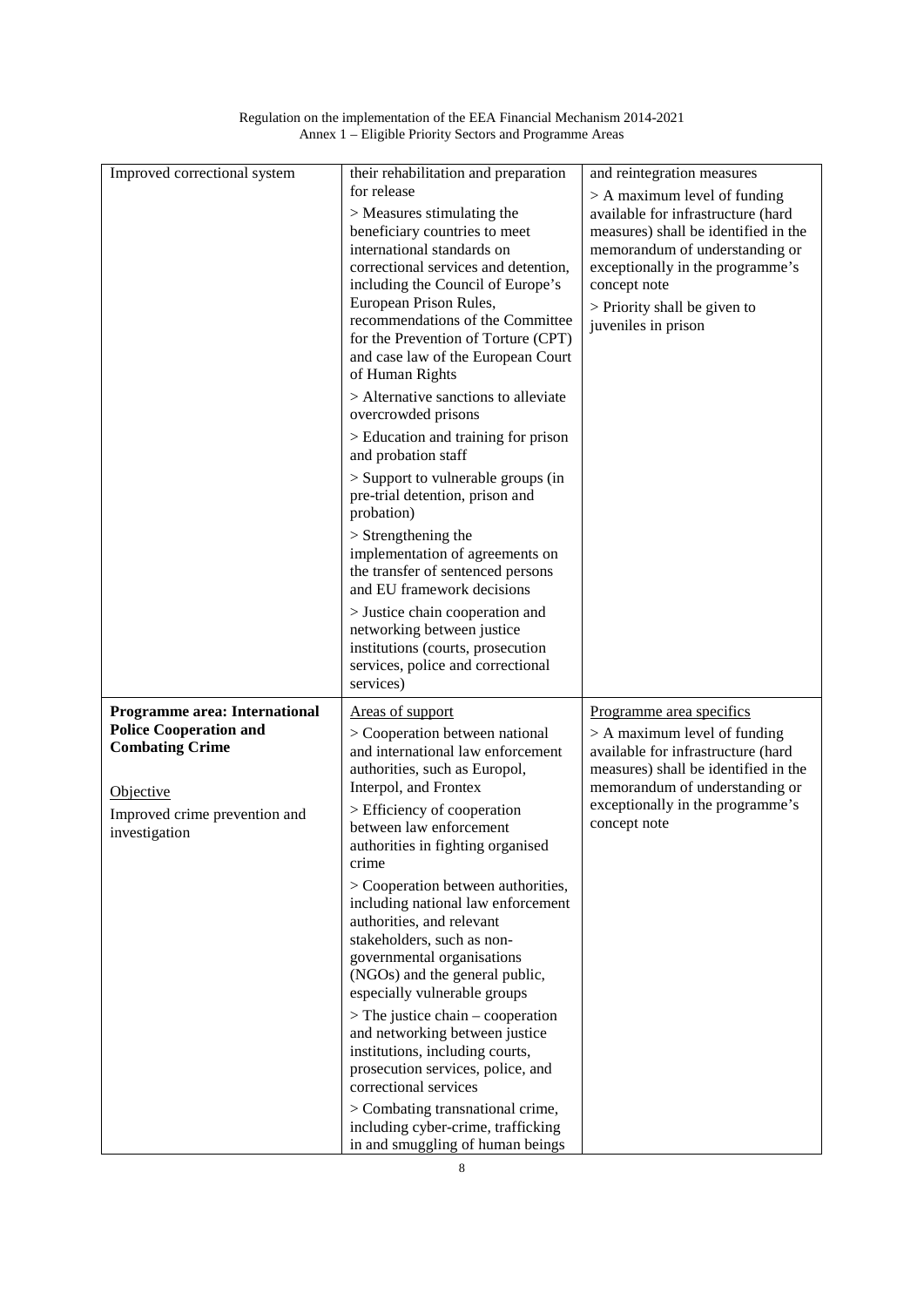|                                                                                                                                                                           | and itinerant criminal groups<br>> Combating hate crime and<br>violent extremism<br>> Combating gender-based<br>violence<br>> Combating crimes against<br>employees, work-related crime,<br>money laundering and corruption<br>> Effectiveness of the police<br>system and its performance<br>> Systems to protect and support<br>victims of crime<br>> Child-friendly justice                                                                                                                                                                                                                                                                                                                                                                                |                                                                                                                                                                                                                                                                                                                                                                                            |
|---------------------------------------------------------------------------------------------------------------------------------------------------------------------------|---------------------------------------------------------------------------------------------------------------------------------------------------------------------------------------------------------------------------------------------------------------------------------------------------------------------------------------------------------------------------------------------------------------------------------------------------------------------------------------------------------------------------------------------------------------------------------------------------------------------------------------------------------------------------------------------------------------------------------------------------------------|--------------------------------------------------------------------------------------------------------------------------------------------------------------------------------------------------------------------------------------------------------------------------------------------------------------------------------------------------------------------------------------------|
| <b>Programme area: Effectiveness</b><br>and Efficiency of the Judicial<br><b>System, Strengthening Rule of</b><br>Law<br>Objective<br>Strengthened rule of law            | Areas of support<br>> Efficiency of the judiciary and<br>quality of judicial decision making<br>> Stimulating integrity and<br>addressing corruption in the<br>judiciary<br>> Access to justice, including for<br>vulnerable groups<br>> International cooperation<br>between actors within the judicial<br>system, including Eurojust<br>> Efficient justice chain:<br>cooperation and networking<br>between justice institutions,<br>including courts, prosecution,<br>police and correctional services<br>> Promoting openness and<br>cooperation between the judiciary<br>and civil society as well as relevant<br>public authorities<br>> Justice capable of addressing hate<br>crime and extremism<br>> Child-friendly justice<br>> Restorative justice | Programme area specifics<br>$> A$ maximum level of funding<br>available for infrastructure (hard<br>measures) shall be identified in the<br>memorandum of understanding or<br>exceptionally in the programme's<br>concept note                                                                                                                                                             |
| <b>Programme area: Domestic and</b><br><b>Gender-based Violence</b><br>Objective<br>Domestic and gender-based<br>violence prevented and victims<br>protected and assisted | Areas of support<br>> Prevention of domestic and<br>gender-based violence<br>> Protection and support for<br>victims of domestic and gender-<br>based violence<br>> Effective and integrated response<br>systems including police, justice,<br>health and service agencies                                                                                                                                                                                                                                                                                                                                                                                                                                                                                    | Programme area specifics<br>$>$ Priority shall be given to<br>vulnerable groups including child<br>witnesses of violence, migrant<br>women and Roma women<br>> Priority shall be given to<br>comprehensive and coordinated<br>measures, involving public entities<br>as well as non-governmental<br>organisations (NGOs)<br>$> A$ maximum of 50% of funding<br>shall be made available for |